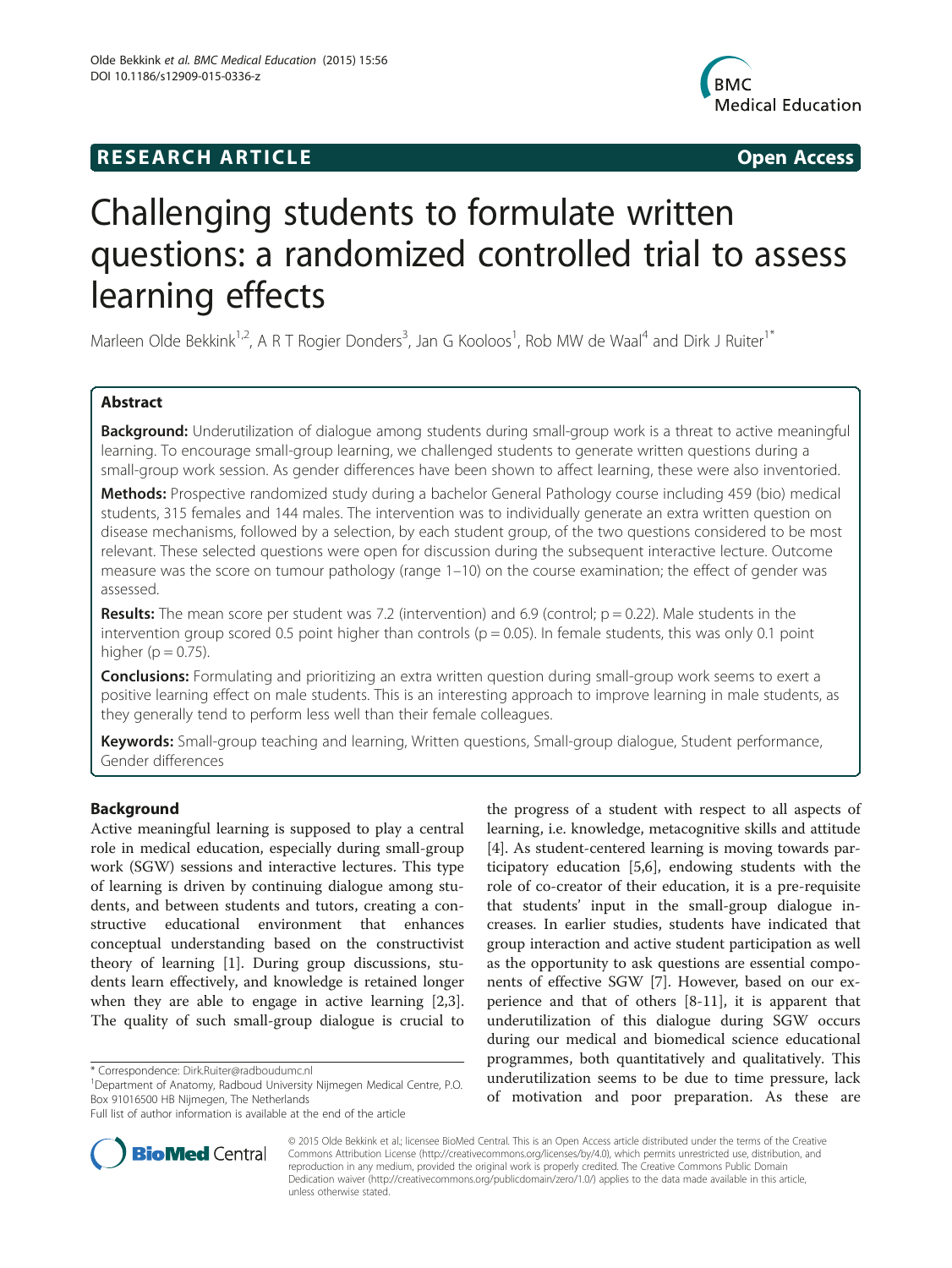regarded to hamper active meaningful learning, strategies that could improve the small-group dialogue are considered.

Students' ability to generate and formulate written questions is a key skill required for effective small-group learning [\[12](#page-5-0)]. Raising written questions has four important educational aspects: (1) it is a measure of curiosity which is a natural driver of learning [[13\]](#page-5-0); (2) it stimulates active participation in the learning and instructional process [[14,15\]](#page-5-0); (3) it stimulates critical thinking and thereby academic performance [[16](#page-5-0)]; and (4) it is informative about a student's progress, and an obvious source of feedback by the tutor. By generating and formulating written questions, students are stimulated to reflect on their learning progress and start to develop metacognitive capacity [\[17\]](#page-5-0), an important competency for medical doctors and biomedical professionals. Therefore, it is interesting to explore whether challenging students to generate written questions and prioritize them during a SGW session of an ongoing (bio) medical course would be effective as a strategy to improve learning performance. Students were invited to formulate their questions in writing, instead of only verbalizing them, in order to increase stringency. The rationale for asking students to prioritize the questions is twofold: to stimulate students to verbalize why they think their question is important; and, subsequently, to elicit group discussion by feeding the dialogue among students. Group discussion of questions could stimulate students to elaborate on their learning [\[18](#page-5-0)]. As the motivation of female (bio) medical students for learning may be of a different nature (intrinsic versus extrinsic) than that of their male peers [\[19\]](#page-5-0), gender differences in the effect of the intervention might be present as well. Extrinsic motivation (e.g. summative tests, status, expected income) is more prominent among male students. Females generally have higher intrinsic motivation, implicating that they are genuinely interested and curious to learn more about the topic.

Based on these considerations, this study was executed to determine: (1) if an intervention directed at formulating and discussing an extra written question by the students during SGW would have a positive learning effect, i.e. an effect on the formal examination score; and (2) if gender influences the effect of this intervention. This was done by means of a prospective randomized study.

#### Methods

#### Participants and setting

The study was conducted with (bio) medical students at the Radboud University Medical Centre, Nijmegen, the Netherlands. Participants were 315 female and 144 male students who were undertaking a second-year Bachelor course on General Pathology. The study discipline ratio of Medicine to Biomedical Sciences of the participants

was 3:1. A learner outcome-oriented curriculum consisting of consecutive courses was provided in which each course lasted four weeks. The successive topics of the course on General Pathology were: (1) principles of diagnosis and cellular damage; (2) inflammation and repair; (3) circulatory disorders; and (4) tumour pathology (pathogenesis and progression). Each topic had a consistent sequence of educational activities: lecture; taskdriven directed self-study in preparation for the subsequent small group work; small group work (obligatory); practical course (obligatory); interactive lecture; and non-directed self-study. The study was executed during the SGW session on the topic of tumour pathology (2 hours) during the fourth week. These sessions involved groups of 12–15 students. On the final day of the course, the students were subjected to a formal examination on all four topics.

#### Intervention and procedure

At the start of the SGW, the tutor invited the students to formulate an extra written question related to the topic of tumour pathology. It was stressed that this should be a deepening question on disease mechanisms and not mere factual knowledge. The students were instructed to think about the extra question during the SGW. At the end of the SGW, the students individually wrote down at least one of their questions, and immediately afterwards the two most relevant questions per SGW were selected after a short plenary discussion. The intervention (writing the question followed by the plenary discussion) lasted for a maximum of 10 minutes. Participation was on a voluntary basis and written informed consent was obtained. The students were invited, on a voluntary basis, to discuss the selected questions during the subsequent interactive lecture that was held the next day. Whether or not the students actually did raise the questions during the interactive lecture was not controlled for. In the control groups, the usual taskdriven discussions on tumour pathology lasted until the end of the SGW session. The total exposure time to the topic was similar in the intervention and control groups (see Figure [1](#page-2-0)).

#### Randomization

The participants were randomly assigned to one of two arms with equal numbers of SGW groups. Allocation of intervention occurred at the SGW group level. Gender rates were calculated for each group. A minimization procedure according to Pocock and Simon [\[20\]](#page-5-0) and Borm et al. [[21](#page-5-0)] was used to obtain optimal balance on the factors gender, study discipline and tutor, as they may influence learning behaviour and learning efficacy [[19](#page-5-0)].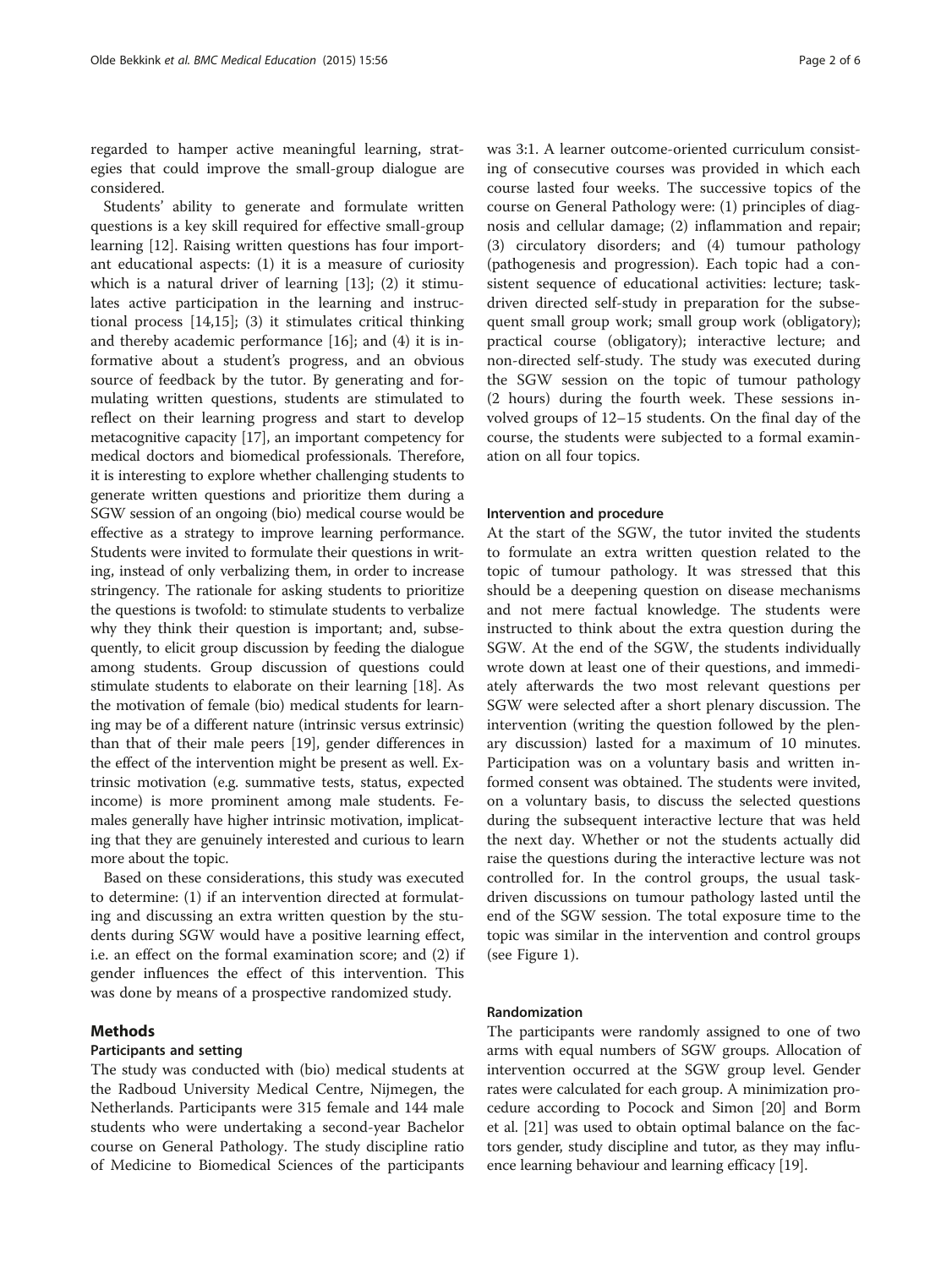<span id="page-2-0"></span>

# Outcome measure

Outcome measure was the subscore on the course examination multiple-choice questions on tumour pathology (14 questions). This outcome measure was presented on a scale from 1 to a maximum of 10 points. The independent variables were intervention, gender and interaction between these variables to account for the gender-specific effects of the intervention.

#### Statistical analysis

Linear mixed models were used in order to account for the dependence caused by clustering of the students into small groups. A small-group-dependent random intercept was estimated to correct for differences between the small groups that would cause correlated residuals without this procedure. A restricted maximum likelihood estimation procedure was used, and since both the number of small groups and the number of students within a small group was substantial, we used a Satterthwaite correction for the degrees of freedom. The small group was used as a random factor. Analysis was performed according to the intention-to-treat principle. After the primary analysis, a subgroup analysis was performed according to gender. Effect sizes were calculated according to Cohen's d [[22\]](#page-5-0).

#### Ethical considerations

Formal written permission to execute the study was obtained from the course coordinator. As this study was not subjected to a formal ethical approval process for medical education research, information about the treatment of the students is provided. This concerns the possible risks for the students, the equitability of the selection, the guarantee of privacy and confidentiality, the procedure on informed consent, and the possible safeguards to protect vulnerable

populations [[23,24\]](#page-5-0). In our opinion, participation in the study bore no possible risk to the students. Participation was on a voluntary basis. The students were adequately informed of the purpose of the study and their written consent was obtained. Assignment of the students to the intervention or control arm was random. The privacy of the students was guarded by the study coordinator. For the study, the examination scores were linked to a student number and the identity of the students was not disclosed. We were not aware of any vulnerable students among the participants who would have required safeguards. When developing the current study, the ethical principles of the World Medical Association Declaration of Helsinki were taken into account [\[25\]](#page-5-0).

# Results

# Participation rate

The participation rate was 100%. Students who participated in the SGW, but did not take the formal examination, were excluded  $(n = 15)$ . A total of 444 students were included in the analysis (Figure 1). There was no significant difference in the number of dropouts between the study arms.

# The effect of written questions on the formal examination score

The mean subscore on the topic tumour pathology in the formal examination per student was 7.2 (SD 1.2) in the intervention group and 6.9 (SD 1.3) in the control group  $(p = 0.22)$ .

#### Gender effect on formal examination score

Female students' subscore on tumour pathology in the control group was significantly higher compared with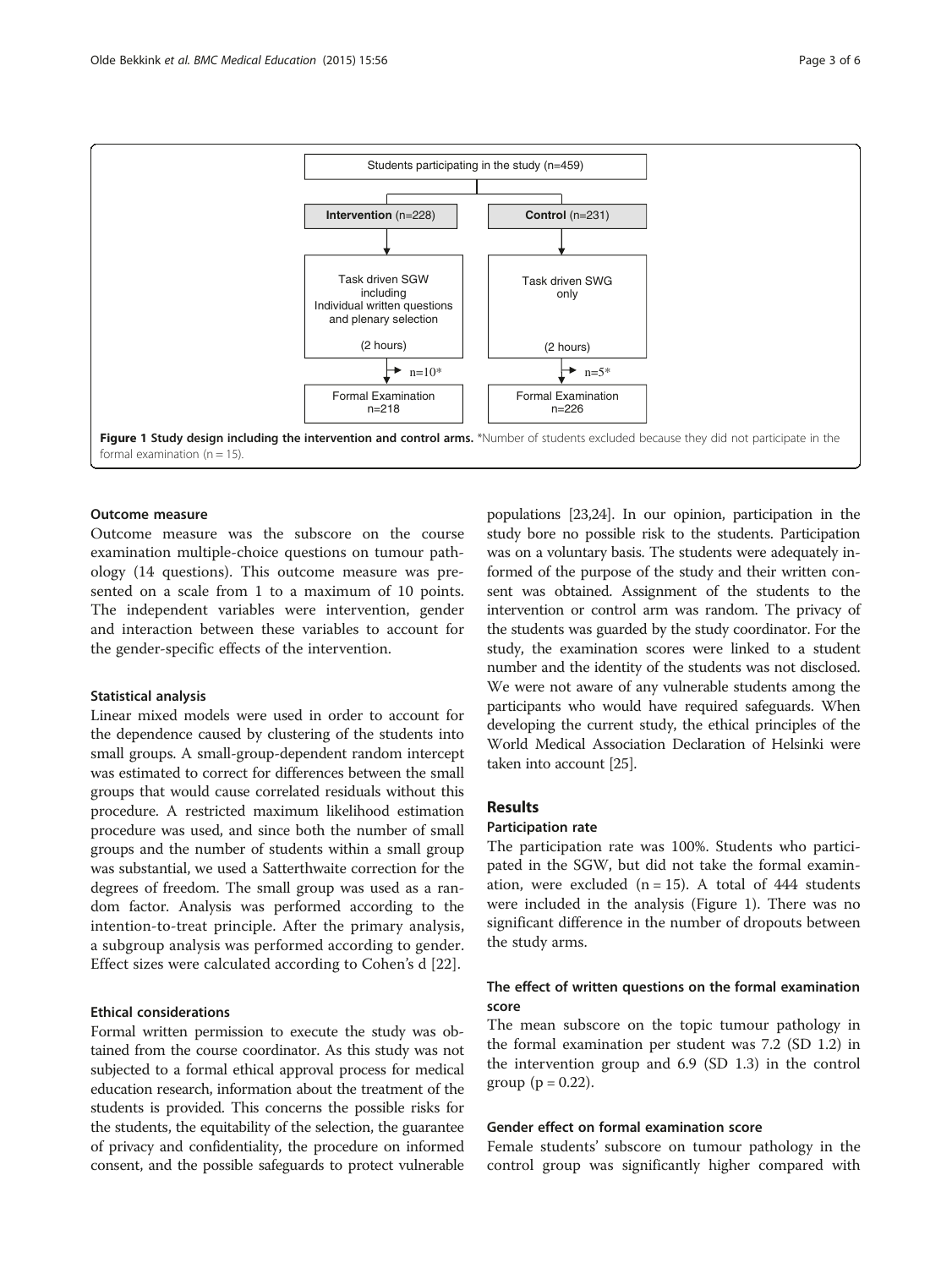male students: 7.1 versus 6.6 ( $p = 0.016$ ). In the intervention group, the difference between female and male students was much smaller: 7.2 versus 7.1 ( $p = 0.55$ ).

# Gender differences in the learning effect of the intervention of written questions

Male students in the intervention group had a 0.5 higher subscore than male students in the control group ( $p = 0.05$ ); effect size was 0.35 (Table 1). In female students, the difference between the intervention and control groups was only 0.1 ( $p = 0.75$ ).

#### **Discussion**

The present randomized controlled study reveals that generation of written questions by individual (bio) medical students, followed by plenary selection of the two most relevant questions during a SGW session, seems to exert a positive learning effect on male students. The students were encouraged to formulate additional written questions on disease mechanisms. Furthermore, they were involved in a discussion to select the most relevant questions. To do this, students needed to have the ability to focus on the relevant items of the topic and express these orally to their fellow students. To our surprise, female students' scores did not improve on this intervention. A possible explanation is a ceiling effect, as female students already performed better in comparison with their male colleagues. Another explanation could be that males were more triggered to perform better in a competitive environment of oral combat to select the best questions. Additional aspects regarding gender differences in learning will be discussed later.

#### Comparison with the literature

The literature available on question asking mainly concerns observational studies using qualitative outcome measures to assess student satisfaction. To our knowledge, this is the first randomized controlled trial assessing the effect on examination scores. Bobby et al. performed a similar study among undergraduate medical students, but used a pretest–posttest design [[26](#page-5-0)]. They found that formulation of questions was highly effective in understanding the topic for all students. Furthermore, Abraham undertook a similar study to ours; after a 45 minute lecture, she asked students to generate questions

Table 1 Outcome measures (scale 1–10) including standard deviations and effect sizes

| Study arm          | Score on tumor pathology (SD) |                |
|--------------------|-------------------------------|----------------|
|                    | <b>Males</b>                  | <b>Females</b> |
| Intervention       | 7.1(1.33)                     | 7.2(1.15)      |
| Control            | 6.6(1.38)                     | 7.1(1.24)      |
| <b>Effect size</b> | 035                           | 0.04           |

after discussion with their peers [\[27](#page-5-0)]. Similar to our study, students were asked to formulate questions and present them the following day. Students indicated that it helped them to focus on the topic, explore uncertainties and prepare for the upcoming examination. Abraham did not measure the effects on the formal examination scores, thus our study adds to Abrahams study.

Chin et al. reported that quality and type of questions posed by students determine the extent of their contribution to the construction of knowledge [[28](#page-5-0)]. Basic questions, i.e. factual and procedural, generate little productive discussion, whereas wonderment questions, which are indicative of deep learning, stimulate students to hypothesize and generate explanations [\[28\]](#page-5-0). Students' questions may even be used for their own examinations as Papinczak and colleagues demonstrated [\[29\]](#page-5-0). In their study, all first-year students were challenged to generate a bank of formative assessment questions with answers. This was found to increase students' satisfaction and self-esteem [\[30\]](#page-5-0). Furthermore, it improved self-regulatory cognitive strategies [[31](#page-5-0)].

The ability to generate questions is a crucial competence for active meaningful learning and it is becoming more important as modern curricula become increasingly more interactive. The increasing emphasis on dialogue (i.e. the process of questioning and answering) reflects on the new perspective of student engagement, creating a stronger partnership between students and tutors.

#### Interpretation of the effects of gender

It is important to learn how male students can be challenged, as they generally perform less well than females [[32-35](#page-5-0)]. Male and female students have different learning style preferences [\[36](#page-5-0)-[38\]](#page-5-0). Female students are known to attach more importance to the principle of social constructivism in small-group settings, and confirm greater enjoyment in taking responsibility for their own learning [[39\]](#page-5-0). Furthermore, there are gender differences in motivation [[40\]](#page-5-0). As mentioned in the introduction, extrinsic motivation (e.g. summative tests, status and expected income) is more prominent among male students. Females students generally have a higher degree of intrinsic motivation (genuine interest in the topic). This suggests that male students need more or other challenges to motivate them to learn. To individually formulate a written question and then select the two best questions per SGW session through plenary discussion, as in our current intervention, may induce a more competitive environment in the SGW session. Males are possibly more triggered to perform better in such a learning environment, as indicated by Kilminster et al. [\[41\]](#page-5-0). They provided workshops on inter-professional education and found male participants and doctors were more likely to take part in role-play and tended to dominate the discussion. Further research is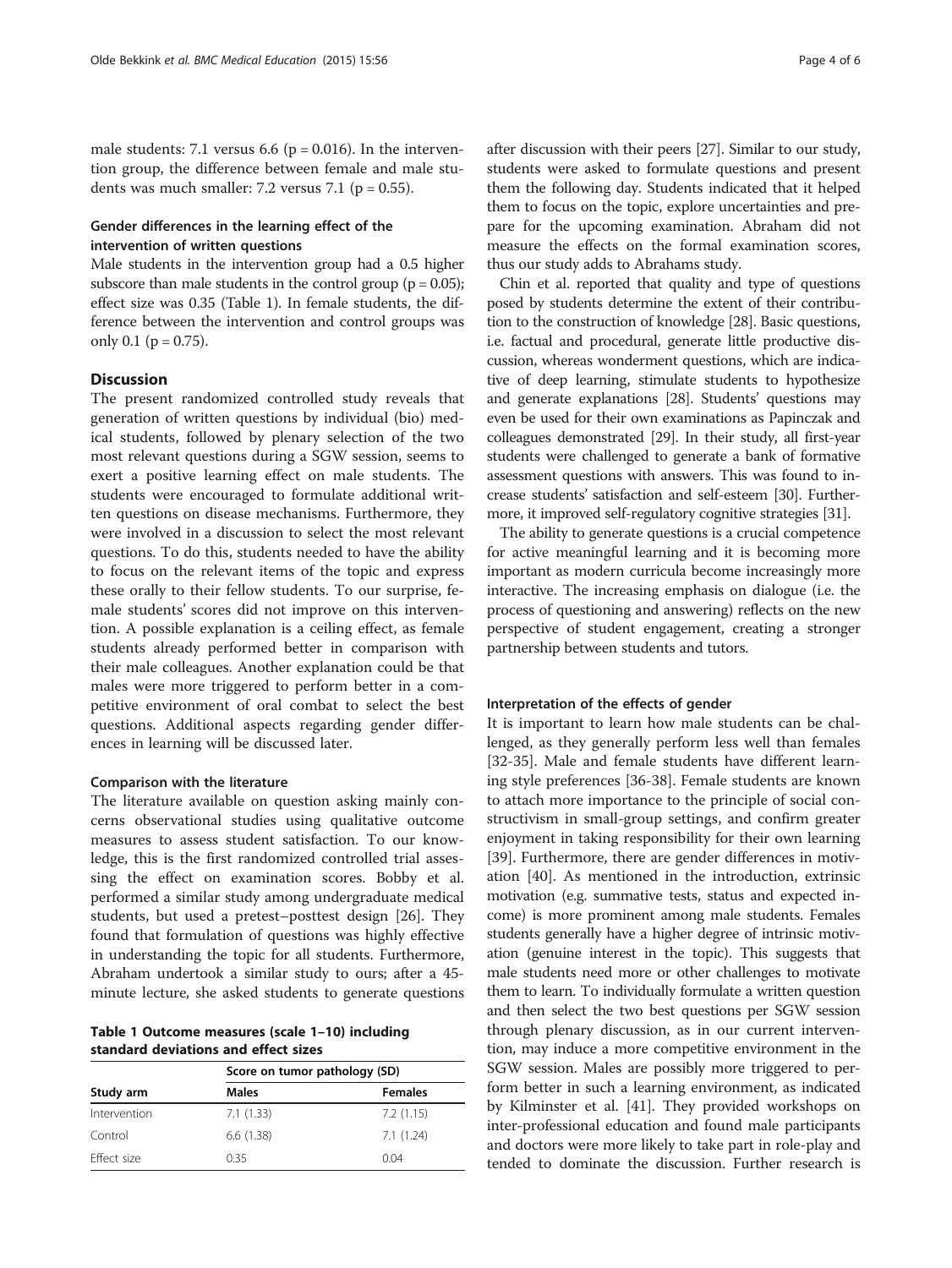needed to explore other strategies to improve learning for male students.

#### Implications of the study for educational practice

Implications for educational practice include the challenge to incorporate the dialogue (i.e. questioning and answering) to a greater extent in our daily teaching and learning activities. How do we make this process of asking questions the core business of a scientific curriculum? This is especially important in medical sciences education where students are trained to become academic biomedical scientists and doctors [[14,42\]](#page-5-0). Does our curriculum provide enough stimuli for asking questions and pursuing the small-group dialogue? In this respect, web applications that create discussion platforms seem highly suitable. Promising results on these online platforms have already been reported [\[43](#page-5-0)].

#### Strengths and limitations

This was a large, prospective, randomized controlled trial in a non-laboratory setting. It focused on SGW sessions in which active learning is supposed to take place. Plenary selection of the questions was based on the principle of social constructivism, which implies that knowledge construction is a shared experience [\[44](#page-5-0)]. Randomization was stratified for gender, study discipline and tutor, reducing the risk of bias. Both the groups had the same exposure time to SGW activity on tumor pathology. Each year, a cohort of 400 students enters our medical curriculum. In such large cohorts, it is not easy to execute an educational intervention, as the challenge of manageability can be difficult to overcome. The current intervention is suitable for large cohorts, because it is not time-consuming, as the efforts are mainly made by the students themselves. Tutors only have a facilitating role. Furthermore, the intervention seems to be generalizable to a reasonable extent as asking questions is not specific to the topic, nor to the session. It can be used in other smallgroup settings, such as problem-based learning sessions, team-based learning sessions and interactive lectures.

A major limitation was the fact that the intervention was small, and there is a chance that the results were coincidental, given the borderline significance  $(p = 0.05)$ . Therefore, our results should be interpreted carefully, and assessment of the learning effect by replication of the study in similar settings is desirable.

Another limitation was the dual nature of the intervention, as it contains a part where individual students generate a question and formulate it in writing, and a second part consisting of prioritization of questions during a plenary discussion in the small group. It is plausible that both parts contribute to the learning effect, but, as inherent to a randomized controlled study, it is not possible to determine which factor has actually caused the effect. Bobby et al. conducted a similar study assessing the

contribution of formulating questions and small group discussion separately. For high achievers, the learning effect of written questions was greater than the learning effect of the group discussion. Among low and medium achievers, the learning effect of the group discussion was greater than the learning effect of the written questions [[26](#page-5-0)]. In the current study, data to stratify students into groups of high and low achievers were not available.

A final limitation concerns the outcome measure used, i.e. the score on the final examination. It was hypothesized that formulating written questions and prioritizing them would lead to a better performance. Improvement of the small-group dialogue is a likely mediating factor; however, this was not assessed systematically. Mixed-methods research, including direct observations and student surveys, would be highly suitable for this purpose.

#### Conclusions

Formulating and prioritizing an extra written question during small-group work seems to exert a positive learning effect on male students. Asking students to generate written questions seems an interesting approach because it: (1) stimulates active participation and combating in debate; and (2) may stimulate student–tutor interaction. This is an interesting strategy to improve student learning as it fits well within the concept of participatory education in which students are responsible for their own learning, to a larger extent.

#### Abbreviation

SGW: Small-group work.

#### Competing interests

The authors declare that they have no competing interests.

#### Authors' contributions

DJR, MOB, ARTD and RMWdW contributed to the conception and design of the study. Data collection and analysis were carried out by RJD and MOB. MOB wrote the first draft of this paper, which was subsequently revised by JGK, RMWdW, DJR and ARTD. All authors read and approved the final manuscript.

#### Acknowledgements

We would like to thank Dr Eric Steenbergen, pathologist, course coordinator General Pathology, Department of Pathology, Radboud University Nijmegen Medical Centre, the Netherlands for facilitating the current study. Furthermore, we would like to express our gratitude to the tutors of the small-group work sessions for participating in the study.

#### Funding

This study was funded by the Radboud University Nijmegen Medical Centre.

#### Author details

<sup>1</sup>Department of Anatomy, Radboud University Nijmegen Medical Centre, P.O. Box 91016500 HB Nijmegen, The Netherlands. <sup>2</sup>Department of Internal Medicine, Radboud University Nijmegen Medical Centre, Nijmegen, The Netherlands. <sup>3</sup>Department for Health Evidence, Radboud University Nijmegen Medical Centre, Nijmegen, The Netherlands. <sup>4</sup>Department of Pathology Radboud University Nijmegen Medical Centre, Nijmegen, The Netherlands.

Received: 9 October 2014 Accepted: 6 March 2015 Published online: 21 March 2015